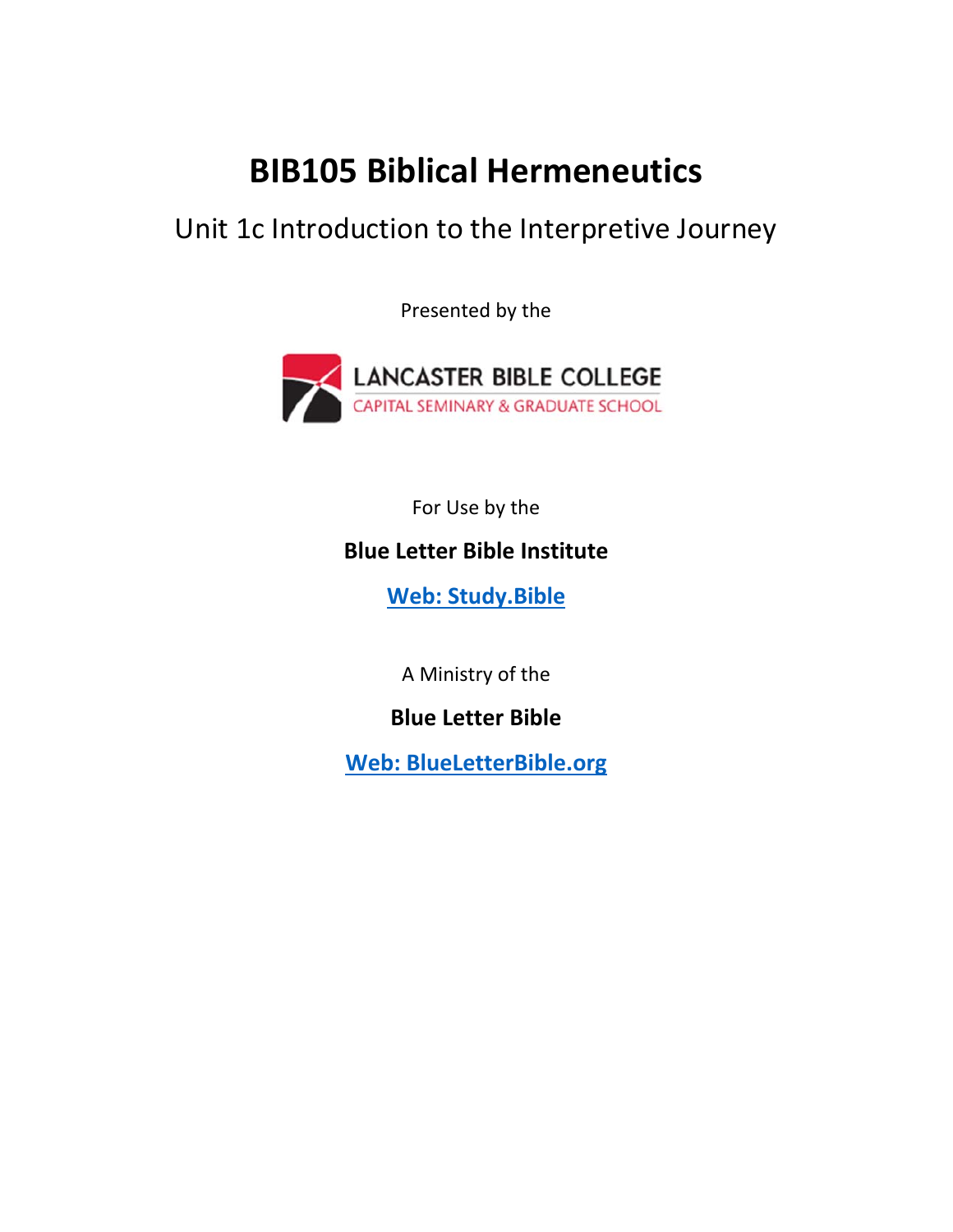All right. Welcome back. Hopefully, you enjoyed the first video, which we've learned about how we got the Bible and the biblical translations, and we were able to examine some of the sacrifices of those who have gotten us the English Bibles that we have today. And so very thankful for them. Today we're going to look at the interpretive journey as far as five steps to understanding God's word. These steps are something that I think is important that you write down and keep in mind every time you look at Scripture and get into the habit of doing these things. Without even thinking, it just becomes a part of the process. So let's look at these five steps together.

So step number one is context. The goal of context is to grasp the meaning of the text that God has intended, not to create meaning out of a text. I always tell my students, "Context, context, context." What did God intend to communicate to the biblical audience? And so it's always important for us to get into the habit of looking at who was the target of this communication from God, and that will help us understand then the meaning that God intended. It's not something that we can insert a few thousand years after the fact of what we think it means. It's really important that we understand the biblical audience, the life that they were living, understand the context of where God inserted this communication.

So, a couple of things to look at when we're trying to understand context. First of all, grammar. As much as you may loathe getting into English grammar and grammatical structure, it is vitally important. If you're going to become a good student of God's word, you really need to become a good student of grammar. It's so important to understand past, present, future, passive, active, and so many different aspects to grammar. And we'll look at some of those specifically. But you just can't get around it. So just embrace it. It's one of those you're just going to have to get used to doing. Another point when you're looking at context: What are the significant words that are used in the passage? Are there some things that are repeated? Are there some keywords that the whole verse hinges on? Are there some words that you don't understand and so you need to do a little more digging? So what are those significant words that bear some weight within the passage?

Historical context is very important. Where does the passage fit in the timeline of Scripture? Are you going back in time pre‐Mosaic law, the time before Moses? So those Old Testament saints, how many Scriptures did they actually have to use and what was their understanding of God's overall plan? That's very different, especially those days before Moses, vastly different than getting into some of the New Testament churches because they have the privilege of looking back and seeing kind of the summary of God's message in written form. And so very different. So understanding the historical context will provide us some better understanding of what God intended when he was communicating.

Literary context. What does the passage mean in light of the verses before and after it? God doesn't do random. And so when you look at a verse, it wasn't there just as like "Well, I don't know where to put this. We'll just jam it here." He had an intentional flow of thought through the human authors. And so it's up to us then to try to understand how this passage then fits within the whole section.

And then something to practice, and this will give you some feedback as to how much of the passage you understand, is to rewrite the passage as it was intended for the biblical audience. And we'll look at some tools to help you see whether you got it or not, some commentaries and concordances and Bible handbooks, etc. that will give you some feedback as to how close you were in understanding the original meaning.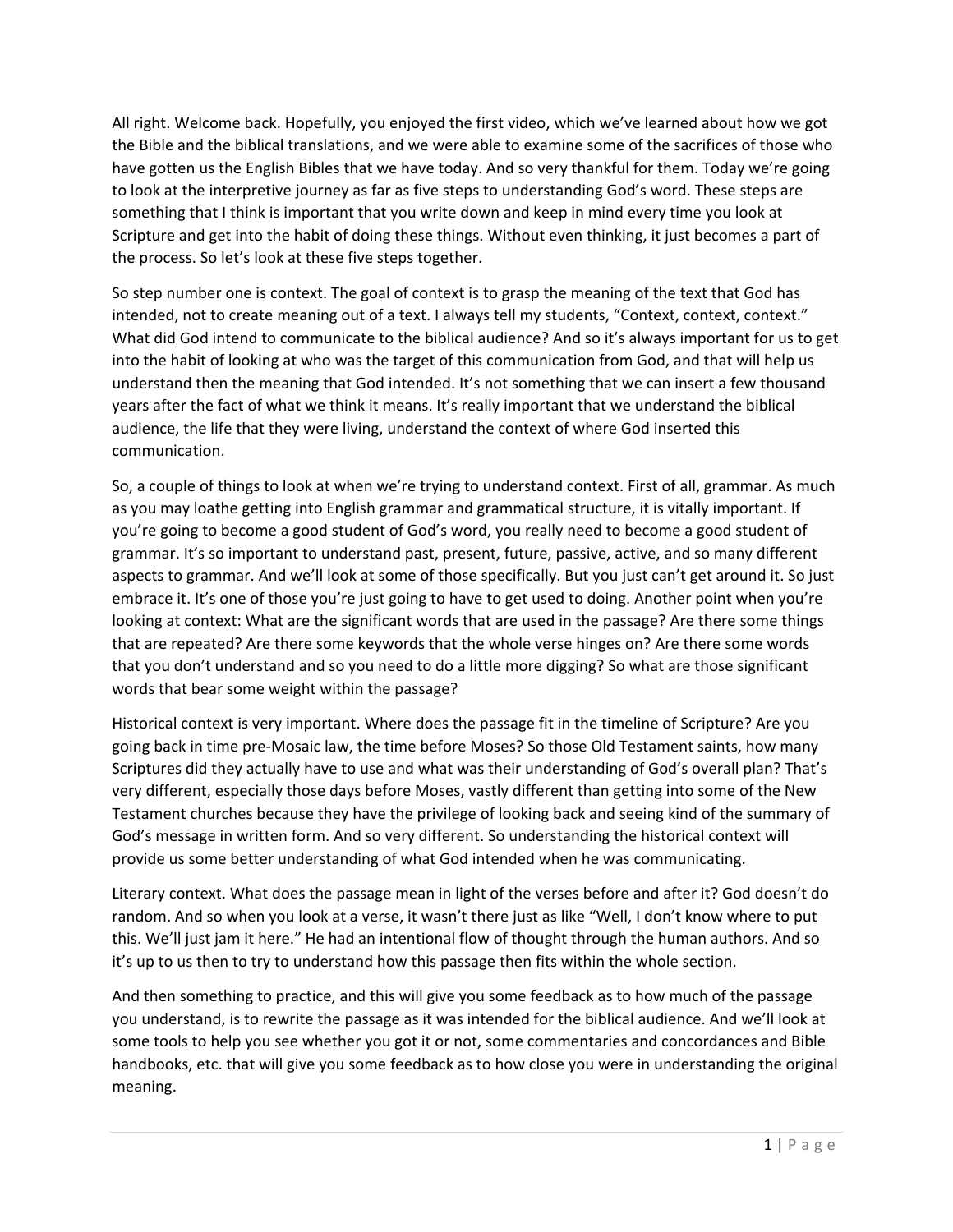So historical context is step two. Vitally important in understanding the time period in which the message was being given. So what are some of the significant differences between the people in the biblical story and of today? And what are some similarities between then and now? Human nature is human nature. And as Solomon said in Ecclesiastes, there is nothing new under the sun. So, yes, technology has definitely advanced here in the 21<sup>st</sup> century, but human nature and the human heart and the sinful condition hasn't changed. Maybe the forms in which selfishness and pride are exhibited in humanity today may be different than how they were exhibited back biblical times, but it's still selfishness and pride. And so understanding some of the differences and also some of the cultural norms and values. There was a difference in some of the Middle Eastern cultures and how they welcomed guests and how they treated guests as opposed to, especially here in the West, how we treat guests today and some of the expectations that come with that. So take a look at some of the similarities and differences, and that will give us some important clues on understanding the meaning.

Step three, then, is finding the meaning. So once we've done some legwork in understanding the cultural context, understanding the biblical audience, what is the theological principle then in the passage? So were these principles for the biblical audience only, or are they universal principles for everyone today? We're going to look at an example from [Joshua 1](https://www.blueletterbible.org/Bible.cfm?b=Jos&c=1&v=1&t=NIV) a little bit later in the presentation and you're going to see that some of those principles were just geared toward Joshua and the nation of Israel, but also there are some principles that were universal that we can definitely apply to our own lives here and now. So it is very important to try to think through. What is the principle that God is trying to teach all of us?

So when you're formulating a theological principle, there's just some points that you just reflect on and keep in mind. So it should be reflected in the text. God has the words there for a reason. He had the human authors write these things down in the way that they did, so let's make sure that we're not developing a theological principle that just simply doesn't exist in that passage. And also, 21<sup>st</sup> century, we should be looking for those that are timeless and not tied to a specific situation. Yes, very important to understand the cultural, historical context of principles and promises that were just given to the nation of Israel, for example, in the Old Testament, but there's also timeless principles that we can learn from those and apply to our own lives today. And it also should not be bound by culture. Be careful of finding, giving principles that "Well, God only intended it… That was just cultural. It doesn't apply to us today." Careful of that. Make sure that you're understanding the culture and understanding that maybe this is a principle that is timeless and does apply to us today and it wasn't just for that particular time. And then it should also agree with the rest of Scripture. God is not going to contradict himself. He's incapable of that.

And so if we are coming up with an understanding of a passage and it is in direct contradiction to something that is taught in the New Testament, for example, as it relates to sexuality, purity, whatever the topic may be, we need to make sure that we're getting the whole view of Scripture and understanding how everything fits. And so, yeah, again, make sure that you're not just looking at one verse, ripping that out, and saying, "Aha. This is everything that God has to say about this topic." That's very dangerous because you're going to be missing a lot with the rest of Scripture. And then also, it should be relevant to all audiences. So whether young or old, no matter where you are in the globe, this is a principle that applies to everybody because, again, yes, God did have some of those specific things for some specific people or a person, but he has plenty to say to everyone, things that directly relate to all of us.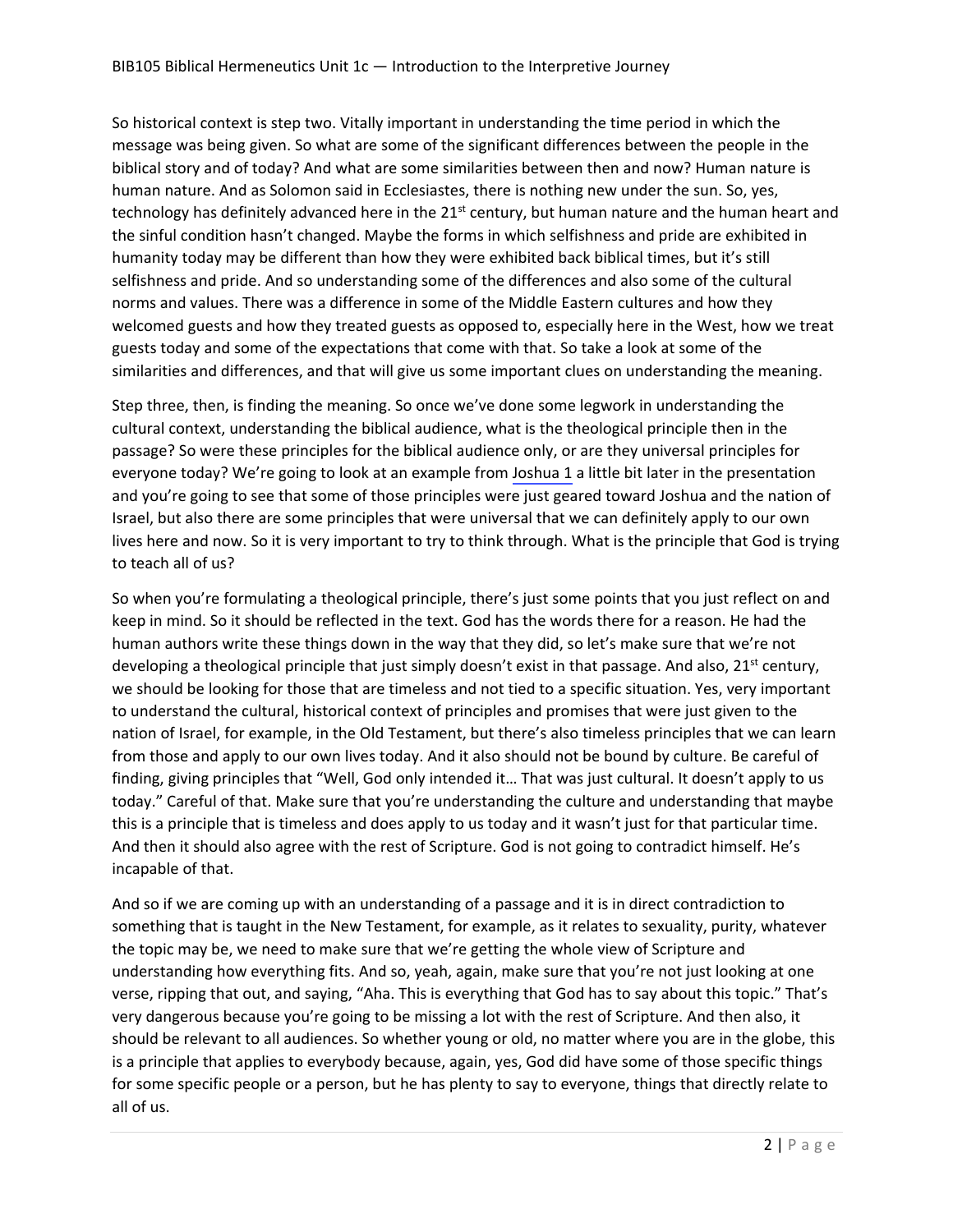Step four, then, is interpretation. So how these biblical principles then fit with the rest of Scripture, we talked about that a little bit. And this is something to get in the habit of doing. It's the parts to the whole spiral, if you will. And that's reflecting back and forth from the text that you're studying to the rest of Scripture. And so, as you zoom in like your microscope on the passage that you're studying, make sure that you're also taking a few moments to pan back and see the panorama, if you will, of how this puzzle piece fits within the big picture of the entire puzzle, making sure that the conclusions that I'm coming to about the meaning of this passage fit within the big picture. So that's very important. And just get in the habit of doing that every passage that you approach and you get to the point that you start to do it without even thinking. It just comes as second nature.

And then do other Scriptures add insight or qualifications to the principle? That's also very important. So one that is commonly just ripped out is the [Matthew 7:1](https://www.blueletterbible.org/Bible.cfm?b=Mat&c=7&v=1&t=NIV) "Do not judge others. Aha. Therefore, we shouldn't judge anybody." Well, is that everything that the Bible has to teach about judging others and about accountability? And is there a difference between those who are of the household of faith and those who are unbelievers? And so if we start to add in [Matthew 18](https://www.blueletterbible.org/Bible.cfm?b=Mat&c=18&v=1&t=NIV) and [1 Corinthians 4](https://www.blueletterbible.org/Bible.cfm?b=1Co&c=4&v=1&t=NIV) and [5](https://www.blueletterbible.org/Bible.cfm?b=1Co&c=5&v=1&t=NIV) and what Paul taught about accountability and how we interact with the unbelieving world, [Matthew 7](https://www.blueletterbible.org/Bible.cfm?b=Mat&c=7&v=1&t=NIV) is just one piece of a bigger puzzle. And so you got to make sure that you are understanding how this fits and the other insights that are added in the rest of Scripture.

When you're studying the Old Testament, always make sure that you check how the principle has been taught or even maybe adjusted in the New Testament. Some of these things, like for example, when Jesus is giving the sermon on the mountain and he's talking, the Pharisees were like "Well, hey, I've never committed adultery, so therefore, I'm living a just and pure life." Well, Jesus is like, "Well, actually, if you've had a lustful thought in your mind, in your heart, you've also committed sin." And so it's not just the act itself. It's having those thoughts and dwelling on those thoughts as well. So make sure that when you're looking at the Old Testament, look and see how things were taught in the New Testament because that kind of adds to it. And then another example is the Passover lamb. That was something that the nation of Israel was to do every year at Passover from the original story there in Exodus 12. But since Jesus was a fulfilment of the Passover sacrifice when he died on the cross for our sins, we don't need to do that anymore. So it has definitely been adjusted because Jesus was a fulfilment of that.

Step five, then, is the application. So how should individual Christians today live out these principles? Ultimately, we don't want to just be a bunch of walking encyclopedias of head knowledge of Scripture. It has to play out in our actions. We want our lives to be changed and transformed by the principles of God's words. So while there may only be a few principles from a passage, there may be many varied practical applications for believers today. And we're going to look at an example from [Joshua 1](https://www.blueletterbible.org/Bible.cfm?b=Jos&c=1&v=1&t=NIV). And I'll talk about that a little bit, how there's only one interpretation of Scripture that's correct and as God had intended, but there may be many different applications that come from that.

So let's look at Joshua 1:1-9. And I'm going to read through this. And I know it may just take a few moments, but I think it's going to be worth our while to work through this together, and this will set a precedent as we approach Scripture moving forward in the course. So, [Joshua 1:1‐9](https://www.blueletterbible.org/Bible.cfm?b=Jos&c=1&v=1-9&t=NIV) [NIV]. "After the death of Moses the servant of the Lord, the Lord said to Joshua son of Nun, Moses' aide: 'Moses my servant is dead. Now then, you and all these people, get ready to cross the Jordan River into the land that I am about to give to them—to the Israelites. I will give you every place where you set your foot, as I promised Moses. Your territory will extend from the desert to Lebanon, and from the great river, the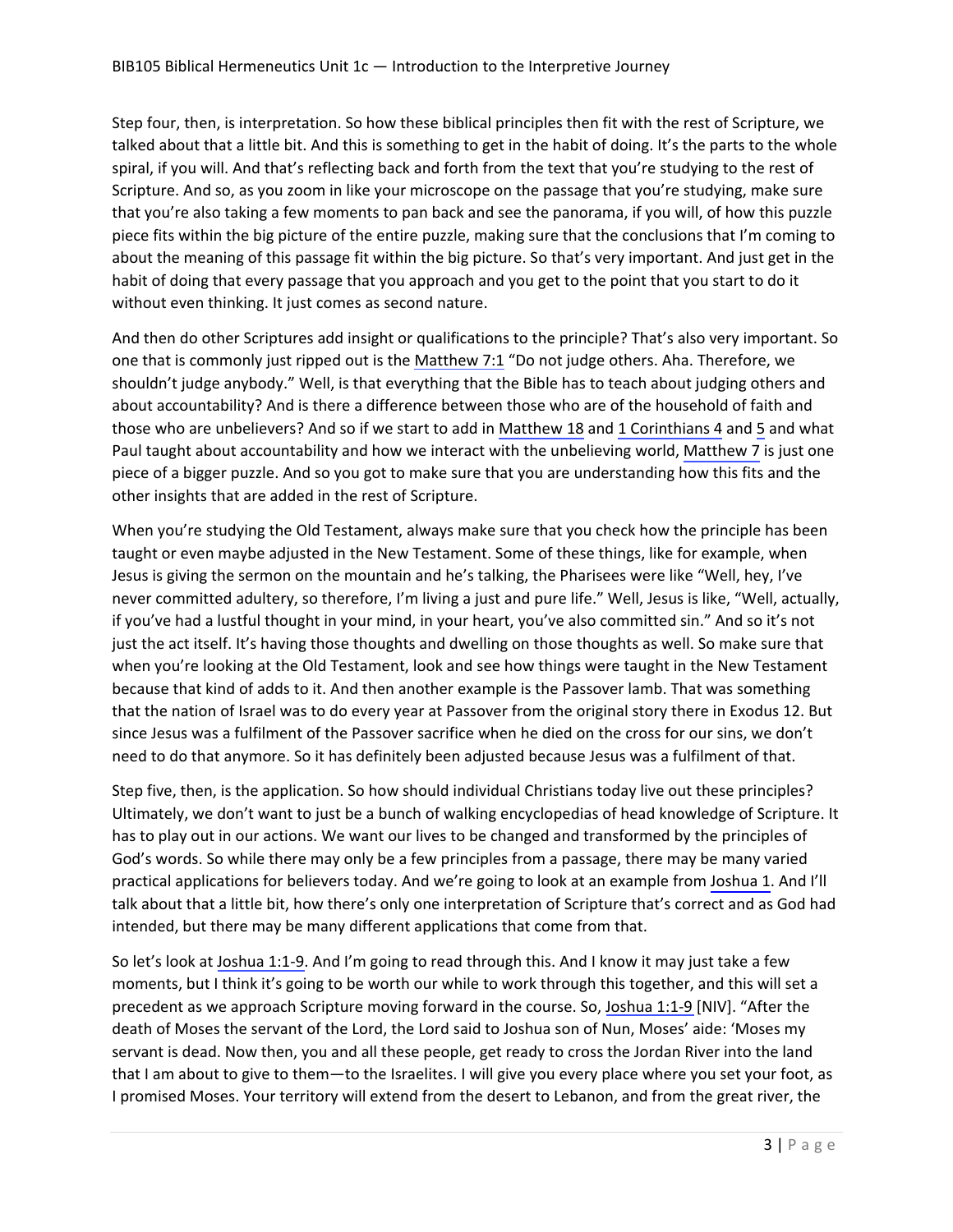Euphrates—all the Hittite country—to the Mediterranean Sea in the west. No one will be able to stand against you all the days of your life. As I was with Moses, so I will be with you; I will never leave you nor forsake you. Be strong and courageous, because you will lead these people to inherit the land I swore to their ancestors to give them. Be strong and very courageous. Be careful to obey all the law my servant Moses gave you; do not turn from it to the right or to the left, that you may be successful wherever you go. Keep this Book of the Law always on your lips; meditate on it day and night, so that you may be careful to do everything written in it. Then you will be prosperous and successful. Have I not commanded you? Be strong and courageous. Do not be afraid; do not be discouraged, for the Lord your God will be with you wherever you go.'"

This is a great story. Many people have gone to this passage over the centuries to draw courage when facing a daunting task, whatever that may be. And so, hopefully, all of us have had a chance to benefit from the principles here. But let's take a look at this. Let's use the five steps and see, what are some real simple things that we can come up with? So working through the five-step process, just kind of a review and we just read the passage.

So step one, what was God communicating to the biblical audiences? Well, first of all, we see that God commanded Joshua, the new leader of Israel, because Moses had just passed away, to draw strength and courage from his empowering presence. He said that multiple times. And to be obedient to the Law of Moses and to meditate on the law so that you would be successful in the conquest of the Promised Land. So the context here, Israel has a new leader. They're going in to conquer a new land, to lay claim to it. And God gives some guidelines as to how that's going to happen.

Step two, then, so what are the differences between the biblical audiences and us? Well, we are not the leader of the nation of Israel. And if you are the leader of the nation of Israel modern day, welcome. Glad to have you with us. But we are not embarking on the conquest of Canaan and we are not under the Law of Moses anymore. Obviously, as we know, Christ's death on the cross and resurrection put the Law of Moses to rest and fulfilled those things. So those are some major differences between us today and Joshua and what he was experiencing.

So step three, then, what is the theological principle in this text? I think there's a few things. One, to be effective and successful in serving God, we must draw courage from his presence, be obedient to his word, and meditate on it constantly. Those are definitely themes that we see throughout the rest of Scripture.

And that leads to step four. So how does our theological principle fit into the rest of Scripture? Well, the rest of Scripture has many examples of God's people drawing courage from his presence. The New Testament affirms the presence of God through the Holy Spirit and our need to be regularly engaged with his word. Those are things that are taught time and time again throughout the rest of the Bible, and so I think our theological principles here definitely fit with the big picture, with what the rest of the Scripture has to say.

And then step five, how should individual Christians today live out these principles? Well, we can spend more time meditating on God's word through the many different platforms available today, depending on the technology available to you. You can listen to podcasts of sermons. You can even have Scripture read to you. You can be doing work around the house or your apartment and you could be listening to God's word, or on the commute to work or school. You can definitely access so much online. You can